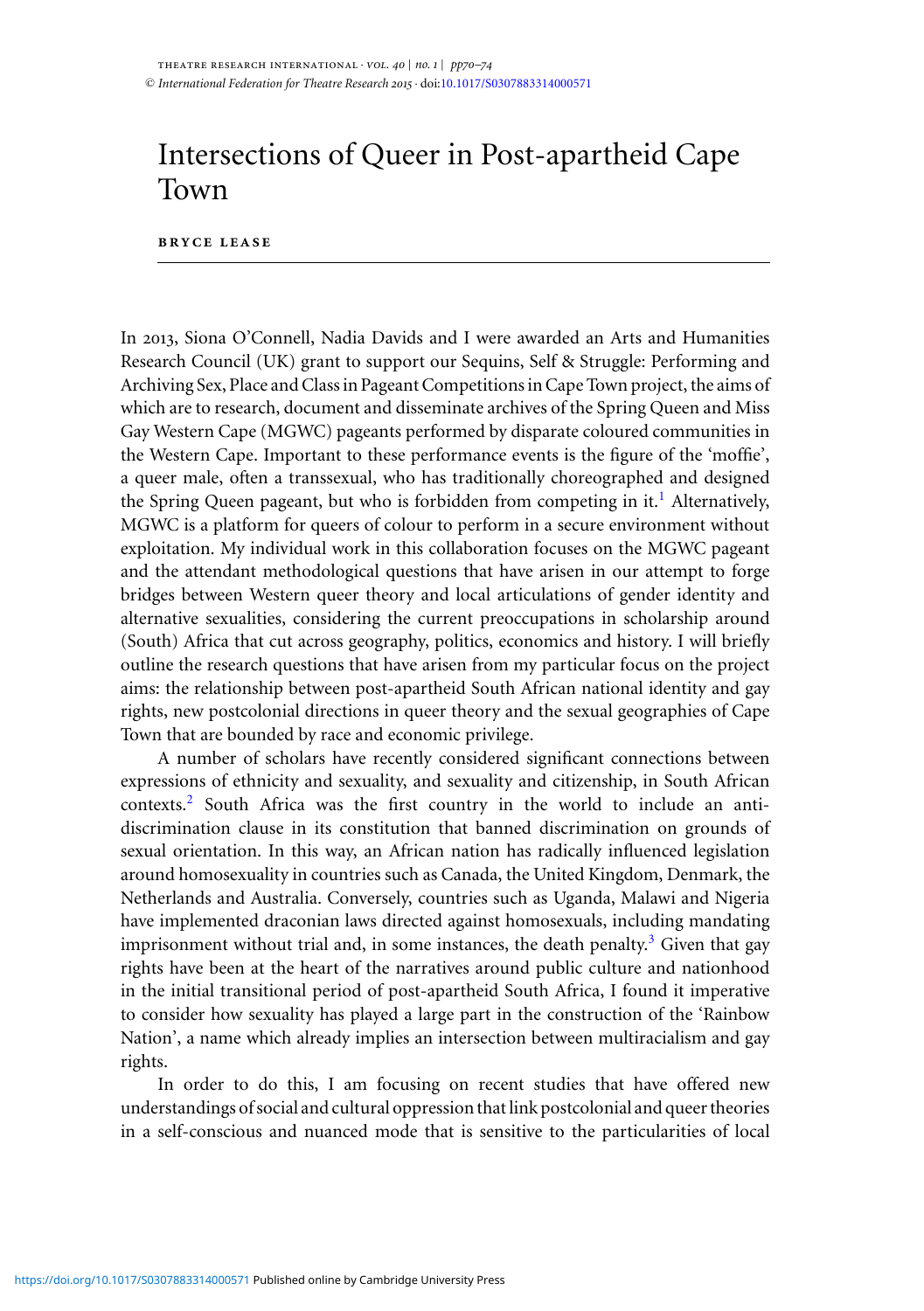contexts[.](#page-3-0)<sup>4</sup> Although the use of queer theory has a direct impact on how I consider the anti-normative performances in MGWC, I am also attentive to underlying assumptions around race, gender, nationality and economic privilege that are embedded in much Anglo-American scholarship in this field. As a result, I do not use 'queer' as an umbrella term that embraces all races, cultures and sexual identities, nor do I consider it to be an inherently liberational or progressive methodology. On the one hand, it is true, as anthropologist Saskia Wieringa and cultural theorist Horacio Sivori have argued, that under colonialism 'the production of cultural alterity was sexualized, as much as it was racialized and intersected by gender hierarchies'[,](#page-3-0) $5$  while, on the other hand, as queer theorist Ian Barnard has pointed out, it is not adequate to try and separate out sexuality from race or gender as a mode of understanding identification or oppression[.](#page-3-0)<sup>6</sup> This becomes particularly pertinent when considering multivalent queer coloured identities in Cape Town. Analysis and criticism of the pageants as performance present the possibility of troubling known and stable categories of representation of the term 'coloured', a hurtful stereotype that exists as a nexus of class and race that is multi-faith, multicultural and multi-class. Considering intersections of sexuality, race, religion and geography in MGWC, I follow sociologist Zimitri Erasmus's germinal study, *Coloured by History, Shaped by Place: New Perspectives on Coloured Identities in Cape Town*, which invites us to think about coloured identities as creolized cultural identities in which 'creolization' is positioned as 'cultural creativity under conditions of marginality', a queerly inflected theoretical intervention that attends to the complex remaking of identity politics in this cultural space[.](#page-3-0)<sup>7</sup>

Despite the protection under the law for sexual minorities authorized by the Constitution[,](#page-3-0) it remains dangerous to be publicly identified as queer, $\frac{8}{3}$  and particularly difficult, according to gay-rights activist and queer theorist Zethu Matebeni, to be both queer and black in South Africa[.](#page-3-0)<sup>9</sup> Cultural geographer Andrew Tucker's *Queer Visibilities: Space, Identity and Interaction in Cape Town* has analysed the performance of homosexual and queer culture in the city centre, the Cape Flats and the townships, the latter of which are primarily coloured and black spaces, and the ongoing exclusion of queers of colour from the gay village in the City Bowl, where the MGWC pageant takes place[.](#page-3-0)<sup>10</sup> US cultural theorist Charles I. Nero, who writes about gay neighbourhoods in 'Why Are Gay Ghettoes White?', theorizes the rhetorical figure of the 'black impostor', who symbolizes the contradiction between the abstract notion of universal homosexuality and the concrete experience of many homogeneous gay neighbourhoods in ways that are comparable in Cape Town[.](#page-4-0)<sup>11</sup> As the political sphere in the early 1990s moved away from certain pro-apartheid stances that posited homosexuality as an aberration and anti-apartheid factions that imagined it as ['](#page-4-0)a perversity of white rule'<sup>12</sup> contaminating African heteronormativity, I am seeking to explore a more recent association between gay identity and economic advantage, which implicitly favours professional gay white males. In so doing, I intend to highlight the performance of non-normative sexualities in the Cape Flats and the townships that are largely excluded from the gay village, as well as the city's gay pride events, which are almost entirely restricted to the village's urban boundaries. This exclusion is embedded in the discourse of public space from the Cape Town carnival to the door policy of some nightclubs in the gay village that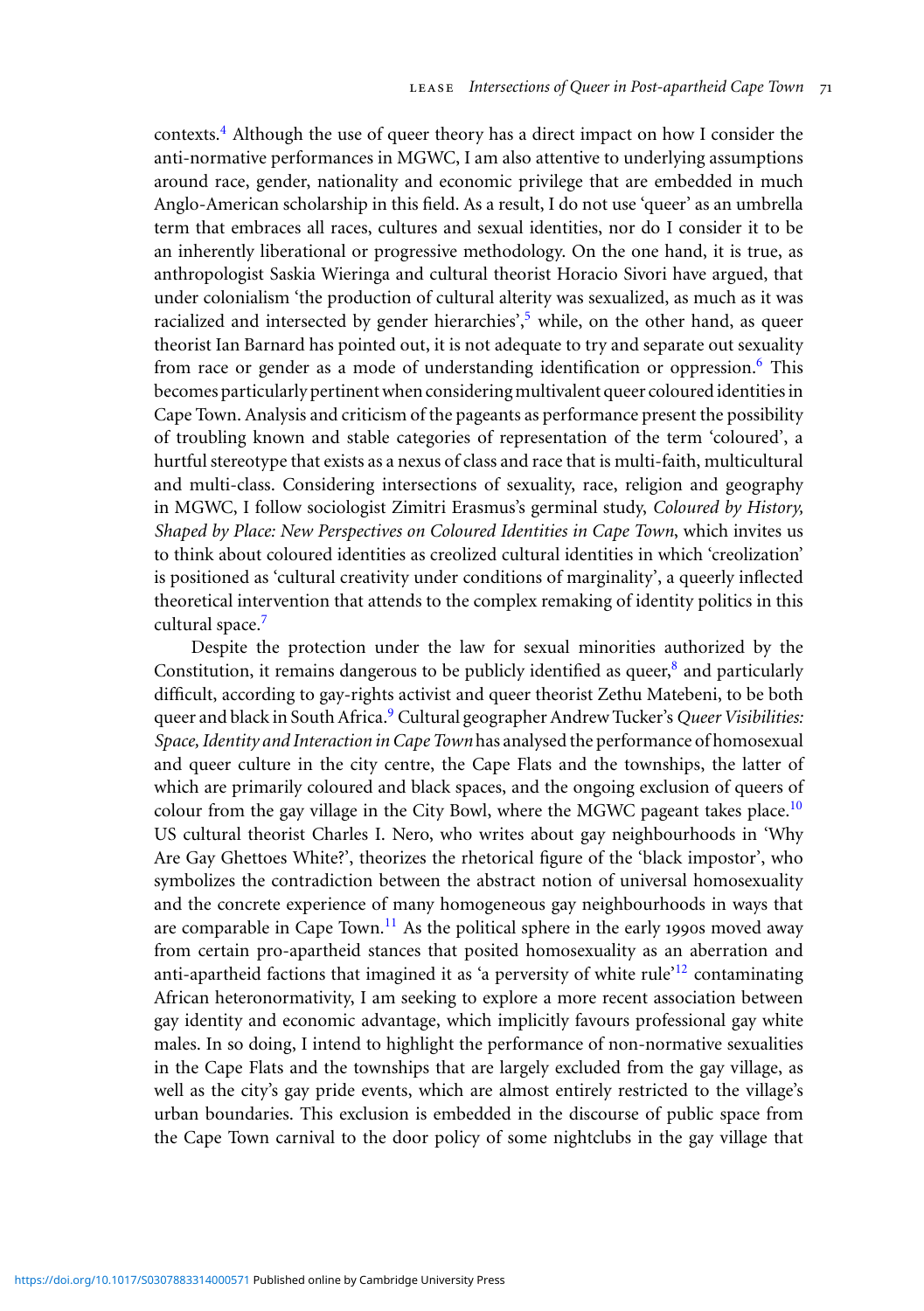

*Fig. 1* **(Colour online) Layla Raja Novacek, Miss Gay Western Cape participant, University of Cape Town workshop, March 2014. Photograph by Siona O'Connell.**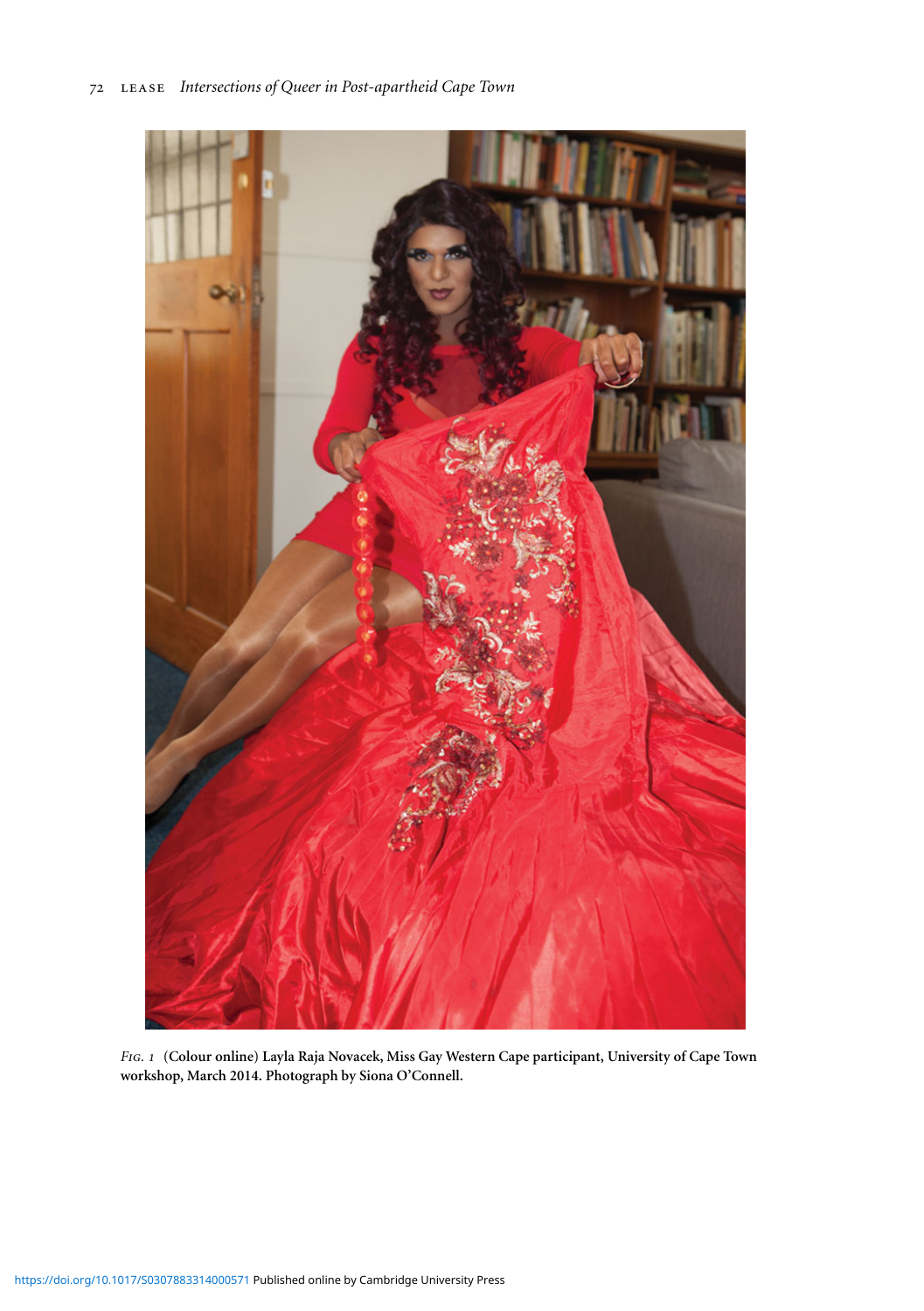<span id="page-3-0"></span>cater to Western 'pink' tourism. These debates find further shape in Tucker's assertion that drag by white performers in South Africa is read by white audiences as highly theatrical and performance-based, where men are 'drag artists' that engage in parody that is safely bounded in theatre/cabaret/art venues, whereas 'common drag queens' engage in a cross-dressing identity that is overly emotional, effeminate, unbounded and public[.](#page-4-0)<sup>13</sup> MGWC problematizes these distinctions by placing performers that defy or undermine these stereotypes within the boundaries of the city centre. While the project ultimately seeks to shed light on lines of oppression, marginalization and classification that persist in post-apartheid democratic South Africa, and to give agency to those participating communities and individuals in the documentation of their performance practices, I aim to reflect upon how MGWC is shaping LGBTI culture in the Western Cape, and challenging the exclusionary racial and economic privileges of the gay village that are re-racializing forms of difference in the 'Rainbow Nation', forms that prolong the inimical legacies of apartheid.

## notes

- 1 'Moffie' is a pejorative term that has been largely reappropriated by the contestants of Miss Gay Western Cape, who use it as a positive means of expressing queerness.
- 2 See, for example, Joane Nagel, 'Ethnicity and sexuality', *Annual Review of Sociology*, 26, 1 (2000), pp. 107–33; Brenna Munro, *South Africa and the Dream of Love to Come: Queer Sexuality and the Struggle for Freedom* (Minneapolis: University of Minnesota Press, 2012); Amanda Lock Swarr, *Sex in Transition: Remaking Gender and Race in South Africa* (New York: SUNY Press, 2012).
- 3 Many scholars who work on sexuality in Africa feel anxiety for what might be called 'Afro-pessimism', that is, the reinforcement of the predominant representations of African gays and lesbians as passive victims or targets of violence and prejudice. It is crucial that other perspectives and experiences are equally represented within and outside the African continent. For an accessible overview of this concern see Marc Epprecht, *Sexuality and Social Justice in Africa* (London and New York: Zed Books, 2013), pp. 15–18.
- 4 John C. Hawley, *Postcolonial and Queer Theories: Intersections and Essays* (Westport, CT and London: Greenwood Press, 2001); Martin Manalansan and Arnaldo Cruz-Malave, *Queer Globalizations: Citizenship and the Afterlife of Colonialism* (New York: New York University Press, 2002); Jasbir K. Puar, *Terrorist Assemblages: Homonationalism in Queer Times* (Durham, NC: Duke University Press, 2007); Javier Corrales and Mario Pecheny, *The Politics of Sexuality in Latin America: A Reader on Lesbian, Gay, Bisexual, and Transgender Rights* (Pittsburgh: University of Pittsburgh Press, 2010); Saskia Wieringa and Horacio Sivori, eds., *The Sexual History of the Global South: Sexual Politics in Africa, Asia and Latin America* (London and New York: Zed Books, 2013).
- 5 Wieringa and Sivori, p. 11.
- 6 Ian Barnard, *Queer Race: Cultural Interventions in the Racial Politics of Queer Theory* (New York: Peter Lang, 2004), p. 3.
- 7 Zmitri Erasmus, *Coloured by History, Shaped by Place: New Perspectives on Coloured Identities in Cape Town* (Cape Town: Kwela Books, 2001), p. 16.
- 8 See Graeme Reid, 'The Canary of the Constitution: Same-Sex Equality in the Public Sphere', *Social Dynamics*, 36, 1 (2010), pp. 38–51.
- 9 This remark was made by Zethu Matebeni at the Pride Discussion Forum in Cape Town on 2 March 2014.
- 10 Andrew Tucker, *Queer Visibilities: Space, Identity and Interaction in Cape Town* (London: Wiley Blackwell, 2009).